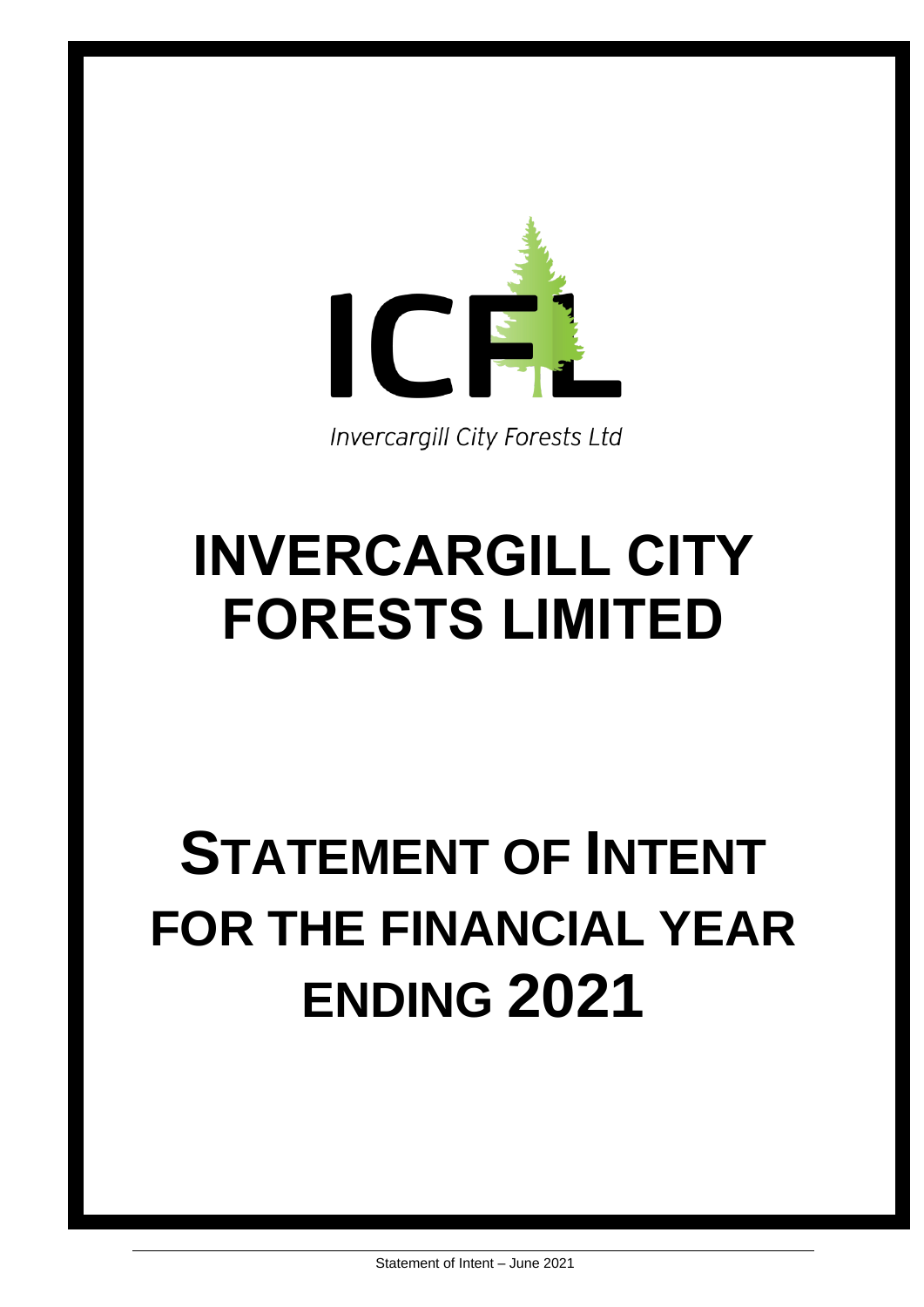# **TABLE OF CONTENTS**

| <b>INTRODUCTION</b>                                  | 3 |
|------------------------------------------------------|---|
| <b>CORE BUSINESS</b>                                 | 3 |
| <b>COMMERCIAL OBJECTIVES</b>                         | 3 |
| <b>NATURE AND SCOPE OF ACTIVITIES</b>                | 3 |
| <b>PERFORMANCE TARGETS</b>                           | 4 |
| <b>PROPOSED DISTRIBUTIONS</b>                        | 4 |
| <b>INFORMATION TO BE REPORTED</b>                    | 4 |
| BOARD'S ESTIMATE TO THE VALUE OF SHAREHOLDER'S FUNDS | 5 |
| <b>GOVERNANCE</b>                                    | 5 |
| <b>STATEMENT OF ACCOUNTING POLICIES</b>              |   |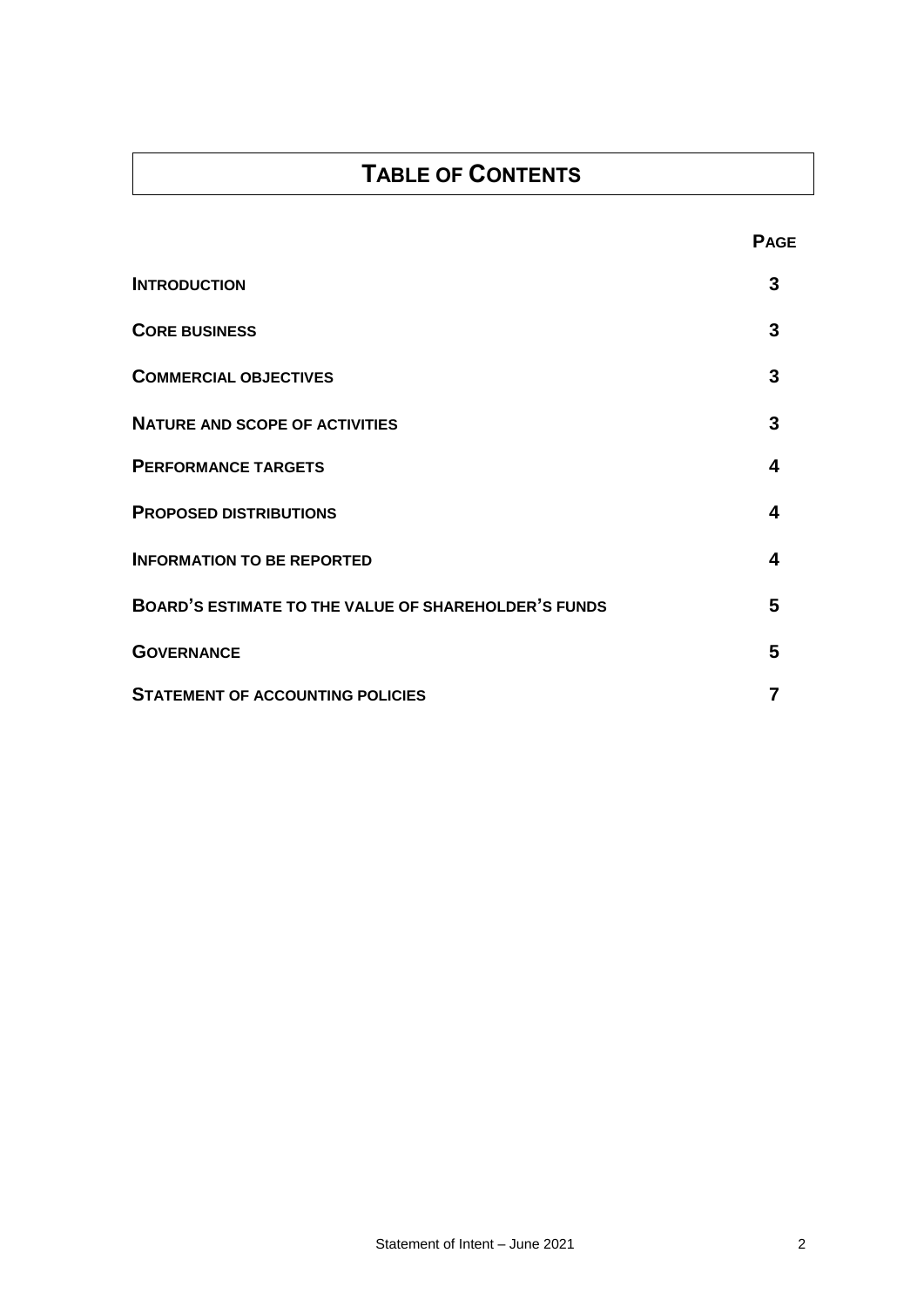## **INTRODUCTION**

This Statement of Intent is presented by the Directors pursuant to the requirements of the Local Government Act and sets out the Board's overall intentions and objectives for the Company for the financial year ended 30 June 2021 and the two succeeding financial years.

## **CORE BUSINESS**

The company is primarily involved in forestry activity through the ownership, harvesting and trading in forests throughout New Zealand.

During May 2019, Invercargill City Holdings Limited (the parent) resolved to instruct Invercargill City Forests Limited to sell all forestry interests. Invercargill City Forests Limited has engaged an agent to facilitate the sale. Invercargill City Forests Limited has subsequently entered into an agreement for sale subject to the satisfaction of the Overseas Investment Office requirements of the purchaser.

## **COMMERCIAL OBJECTIVES**

The key aim of the company for the year ended 30 June 2021 is to complete the sale, and repay all outstanding debt.

Whilst undertaking the above, the company intends to:

- 1. Ensure that Health and Safety Policies are maintained in line with best practice, adhered to and a resulting strong culture is embedded.
- 2. Manage its operations in a progressive and commercial manner, such that the value of all assets is maximised.
- 3. Keep Invercargill City Holdings Limited informed of matters of substance affecting the group.
- 4. Ensure regular reporting of results to Invercargill City Holdings Limited.
- 5. Act generally as a responsible corporate citizen.
- 6. Work closely with Invercargill City Holdings Limited to provide assurance that all activities undertaken are done so in compliance with the relevant legislative requirements applicable to that activity.
- 7. Work closely with Invercargill City Holdings Limited to enable Invercargill City Holdings Limited to enable strategic divestment and restructure of assets in line with shareholder objectives, while mitigating risk.
- 8. Work closely with Invercargill City Holdings Limited to provide assurance that any forest harvesting and activity will add shareholder value.

## **NATURE AND SCOPE OF ACTIVITIES**

The nature of Invercargill City Forests Limited activities are those of a forestry operation namely undertaking forestry acquisitions, sales, planting, silviculture, harvesting and marketing noting that it has resolved to sell the entire estate.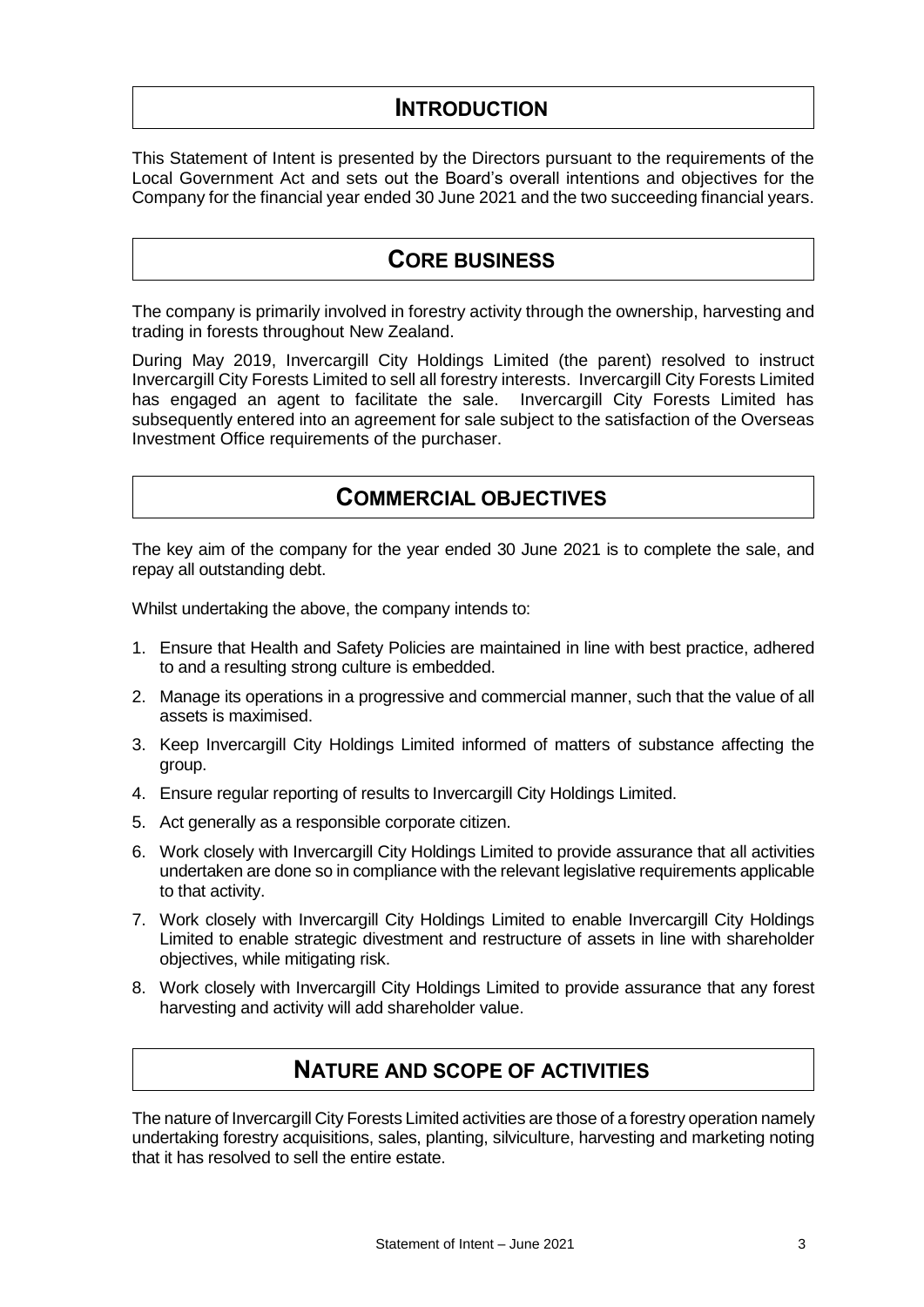## **PERFORMANCE TARGETS**

#### **OUTLOOK 2020/21**

It is assumed that all assets will be divested of within the financial year ending 30 June 2021.

An estate management program is allowed for which ensures that all obligations of the company as vendor under any sales agreement are satisfied.

#### **PERFORMANCE TARGETS**

The company will complete the sale of the forestry estate.

## **PROPOSED DISTRIBUTIONS**

The company's priority in the forthcoming year is to take all actions necessary to ensure the sale of the forestry estate and return surplus funds to Invercargill City Holdings Limited.

#### **INFORMATION TO BE REPORTED**

The following information will be available to the shareholder based on an annual balance date of 30 June.

#### **DRAFT STATEMENT OF INTENT**

On or before 1 March each year the Directors will deliver to the shareholder a Draft Statement of Intent that fulfils the requirements of Section 64 of the Local Government Act 2002.

#### **COMPLETED STATEMENT OF INTENT**

On or before 30 June each year the Directors shall deliver to the shareholder a completed Statement of Intent which fulfils the requirements of Section 64 of the Local Government Act 2002.

#### **HALF YEARLY REPORT**

Within two months after the end of the first half of each financial year the Directors shall deliver to the shareholders an unaudited report containing the following information as a minimum in respect of the half-year under review:

- $\triangleright$  A revenue statement disclosing actual revenue and expenditure with comparative figures from the previous half yearly report.
- $\triangleright$  A statement of financial position at the end of the half year.
- $\triangleright$  A statement of cash flows.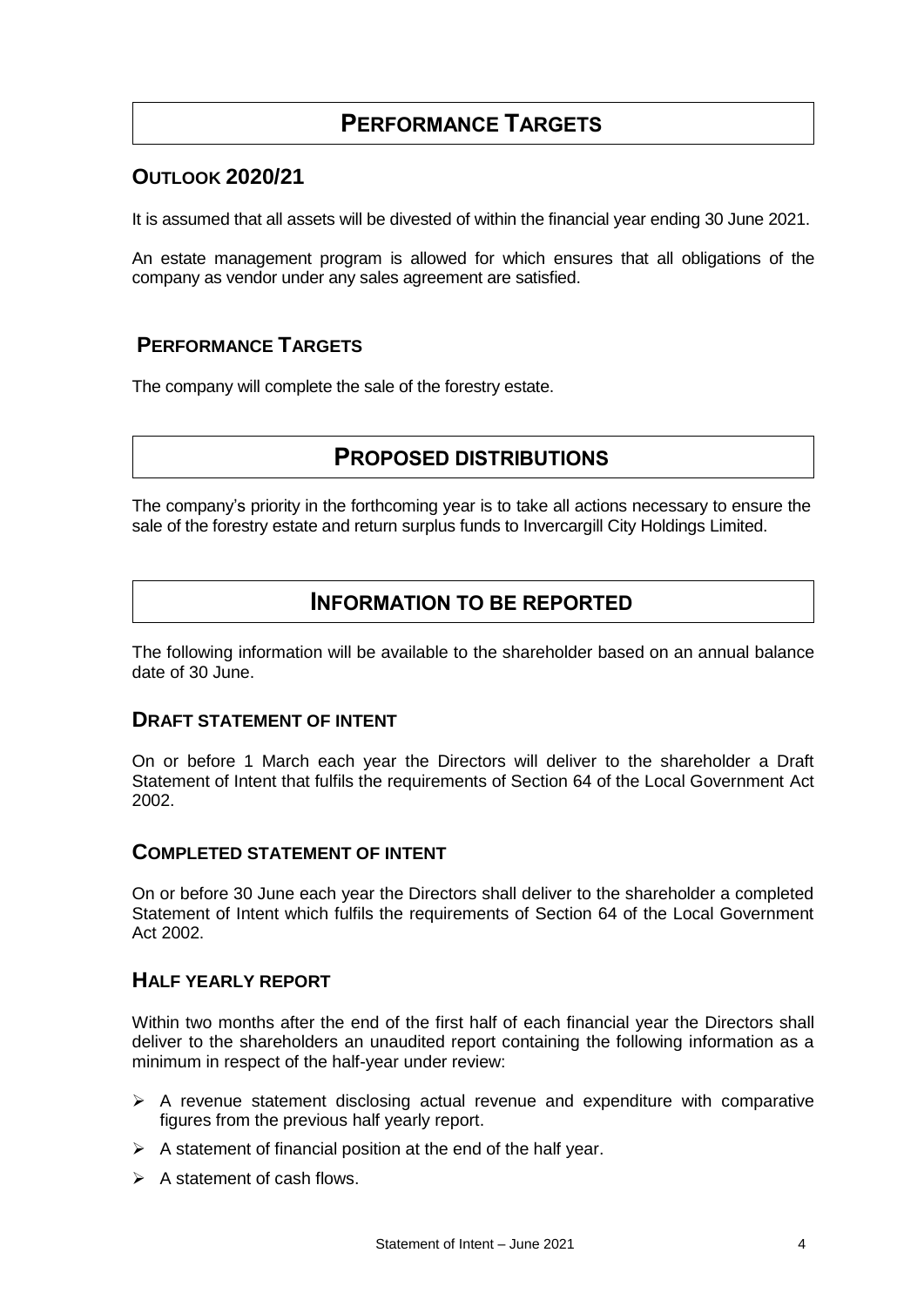$\triangleright$  A commentary on the results for the first six months together with a report on the outlook for the second six months with reference to any significant factors that are likely to have an effect on Invercargill City Forests Limited performance including an estimate of the financial result for the year based on that outlook.

#### **ANNUAL REPORT**

Within three months after the end of each financial year the Directors shall deliver to the shareholders an annual report and audited financial statements in respect of that financial year containing the following information as a minimum:

- $\triangleright$  A Directors report including a summary of the financial results, a review of operations, a comparison of performance in relation to objectives and any recommendation as to dividend.
- $\triangleright$  A revenue statement disclosing actual revenue and expenditure and comparative figures.
- $\triangleright$  A statement of financial position at the end of the year.
- $\triangleright$  A statement of cash flows.
- $\triangleright$  An Auditors report on the above statements and on the measurement of performance in relation to objectives.

## **BOARD'S ESTIMATE OF THE VALUE OF SHAREHOLDER'S FUNDS**

The Directors estimate the commercial value of the shareholder's investment in the group to be at least the value of the shareholder's equity reported in the financial statement and Statement of Intent.

Each year as part of the financial reporting process the Board considers its investments for signs of impairment. Presently there are no signs of impairment.

## **GOVERNANCE**

The Directors of Invercargill City Forests Limited are appointed by Invercargill City Holdings Limited to oversee the governance of the company and will act in accordance with the guidelines set by the Shareholder.

The day to day management of the company is delegated to the management team and the forestry consultant.

The directors are responsible for the governance practices of Invercargill City Forests Limited. This statement sets out the main practices that were in operation throughout the financial year, except where otherwise indicated.

#### **BOARD OF DIRECTORS**

The board carries out its responsibilities according to the following mandate: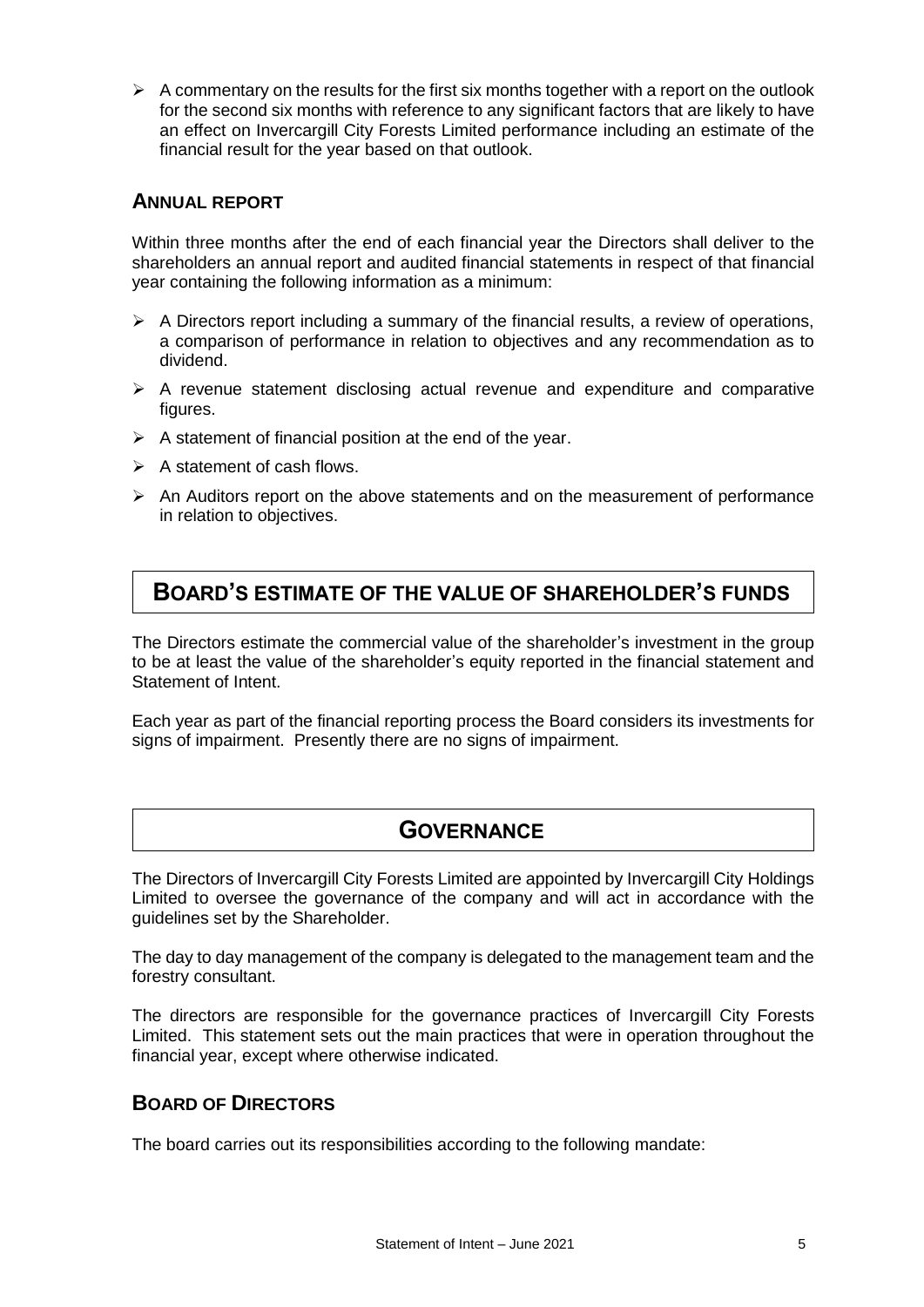- $\triangleright$  The number of directors on the board should be no fewer than two and no more than five.
- $\triangleright$  Directors should possess a broad range of skills, qualifications and experience.
- $\triangleright$  The board meets regularly.
- $\triangleright$  All available information relating to items to be discussed at a meeting of the board is provided to each non-conflicted director prior to that meeting.

The board consists of five directors.

The primary responsibilities of the board include:

- $\triangleright$  Ensuring that Health and Safety Policies are adopted that reflect best practice.
- $\triangleright$  Ensuring that the Company goals are clearly established, updated annually and that strategies are in place for achieving the goals.
- $\triangleright$  Establishing policies for strengthening and enhancing the performance of the Company.
- $\triangleright$  Monitoring the performance of management relative to the established goals and plans, having delegated day-to-day management of the company to the Management Team.
- $\triangleright$  Ensuring that the Company's financial position is fully protected so as to allow it to meet all debts and obligations as they fall due.
- $\triangleright$  Ensuring that the Company adheres to high standards of ethics and behaviour.
- $\triangleright$  Reviewing and approving the Company's capital investments and distributions
- $\triangleright$  Ensuring preparation of the annual and half-year financial statements.
- $\triangleright$  Establishing the long-term goals of Invercargill City Forests Limited and strategic plans to achieve those goals.
- $\triangleright$  Reviewing and adopting annual budgets for the financial performance of Invercargill City Forests Limited and monitoring results on a monthly basis.
- $\triangleright$  Managing risk by ensuring that Invercargill City Forests Limited has implemented adequate systems of internal controls together with appropriate monitoring of compliance activities, and
- $\triangleright$  Working with management to create shareholder value.

Invercargill City Forests Limited has a commitment to the highest standards of behaviour and accountability in carrying out its duties and responsibilities, including:

- $\triangleright$  Responsibilities to shareholder
- $\triangleright$  Relations with customers and suppliers
- $\triangleright$  Employment practices, and
- $\triangleright$  Responsibilities to the community